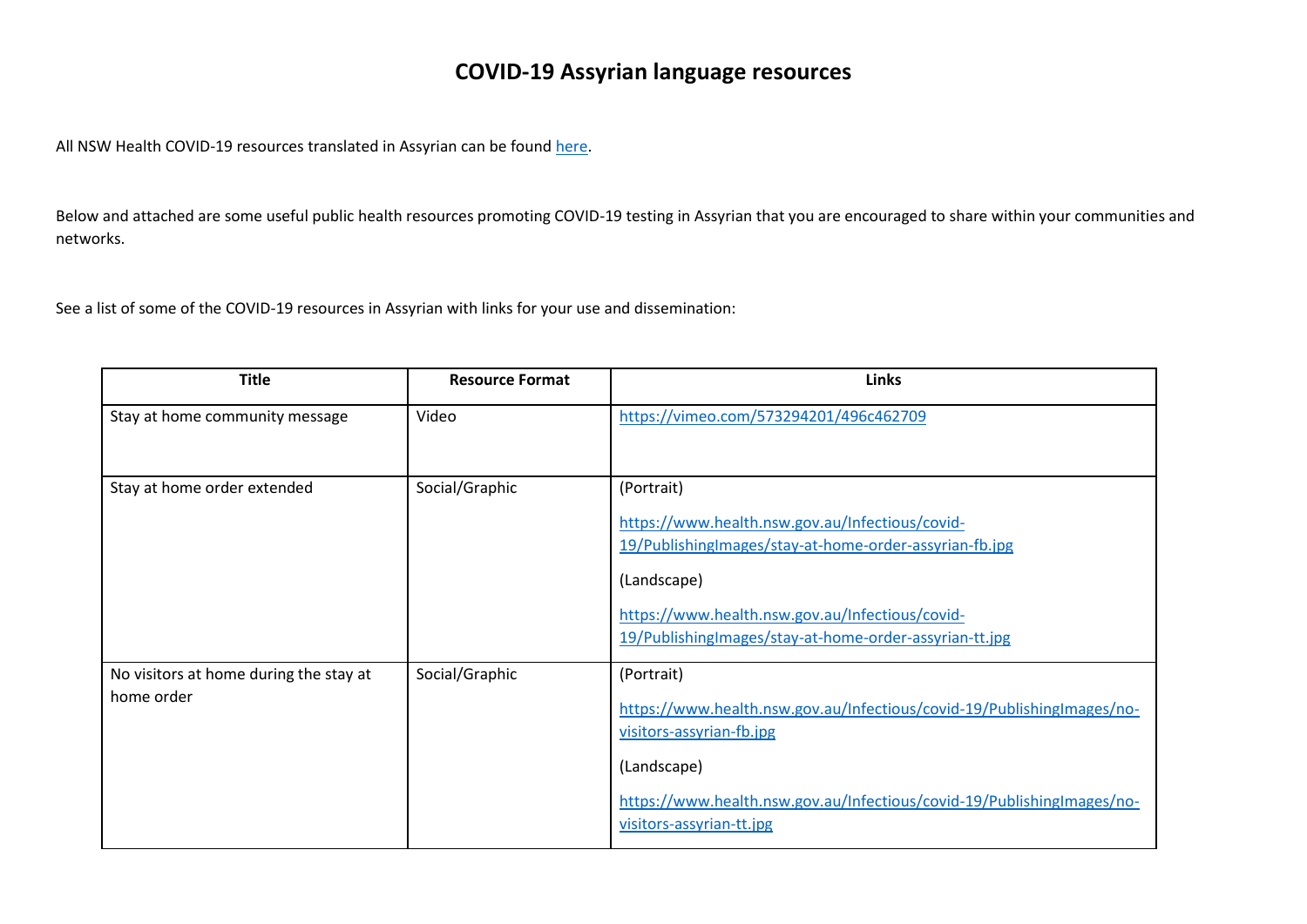| COVID-19 Testing                                           | Factsheet      | https://www.health.nsw.gov.au/Infectious/covid-19/Documents/testing-<br>assyrian.pdf                                                                                                                                                                                                                         |
|------------------------------------------------------------|----------------|--------------------------------------------------------------------------------------------------------------------------------------------------------------------------------------------------------------------------------------------------------------------------------------------------------------|
| Wearing a mask can help stop the spread<br>of COVID-19     | Factsheet      | http://www.health.nsw.gov.au/Infectious/covid-19/Documents/wearing-<br>maskassyrian.pdf                                                                                                                                                                                                                      |
| COVID-19 test result turnaround time                       | Social/Graphic | https://www.health.nsw.gov.au/Infectious/covid-<br>19/PublishingImages/covid-testing-turnaround-assyrian.png                                                                                                                                                                                                 |
| Avoid large family gatherings                              | Social/Graphic | (Portrait)<br>https://www.health.nsw.gov.au/Infectious/covid-<br>19/PublishingImages/avoid-large-family-gatherings-and-get-tested-<br>assyrian.jpg<br>(Landscape)<br>https://www.health.nsw.gov.au/Infectious/covid-<br>19/PublishingImages/avoid-large-family-gatherings-and-get-tested-<br>assyrian-Ic.jpg |
| Everybody must check in                                    | Social/Graphic | http://www.health.nsw.gov.au/Infectious/covid-<br>19/PublishingImages/everybody-must-check-in-assyrian.jpg                                                                                                                                                                                                   |
| Getting tested at a COVID-19 testing<br>clinic is safe     | Social/Graphic | https://www.health.nsw.gov.au/Infectious/covid-<br>19/PublishingImages/testing-slides-assyrian-frame-1.jpg                                                                                                                                                                                                   |
| If your test is positive, a health worker<br>will call you | Social/Graphic | https://www.health.nsw.gov.au/Infectious/covid-<br>19/PublishingImages/testing-slides-assyrian-frame-5.jpg                                                                                                                                                                                                   |
| Keep yourself and loved ones safe                          | Social/Graphic | (Portrait)<br>https://www.health.nsw.gov.au/Infectious/covid-<br>19/PublishingImages/keep-safe-assyrian.jpg<br>(Landscape)<br>https://www.health.nsw.gov.au/Infectious/covid-<br>19/PublishingImages/keep-safe-assyrian-Ic.jpg                                                                               |
| Stay at home order                                         | Social/Graphic | (Portrait)                                                                                                                                                                                                                                                                                                   |